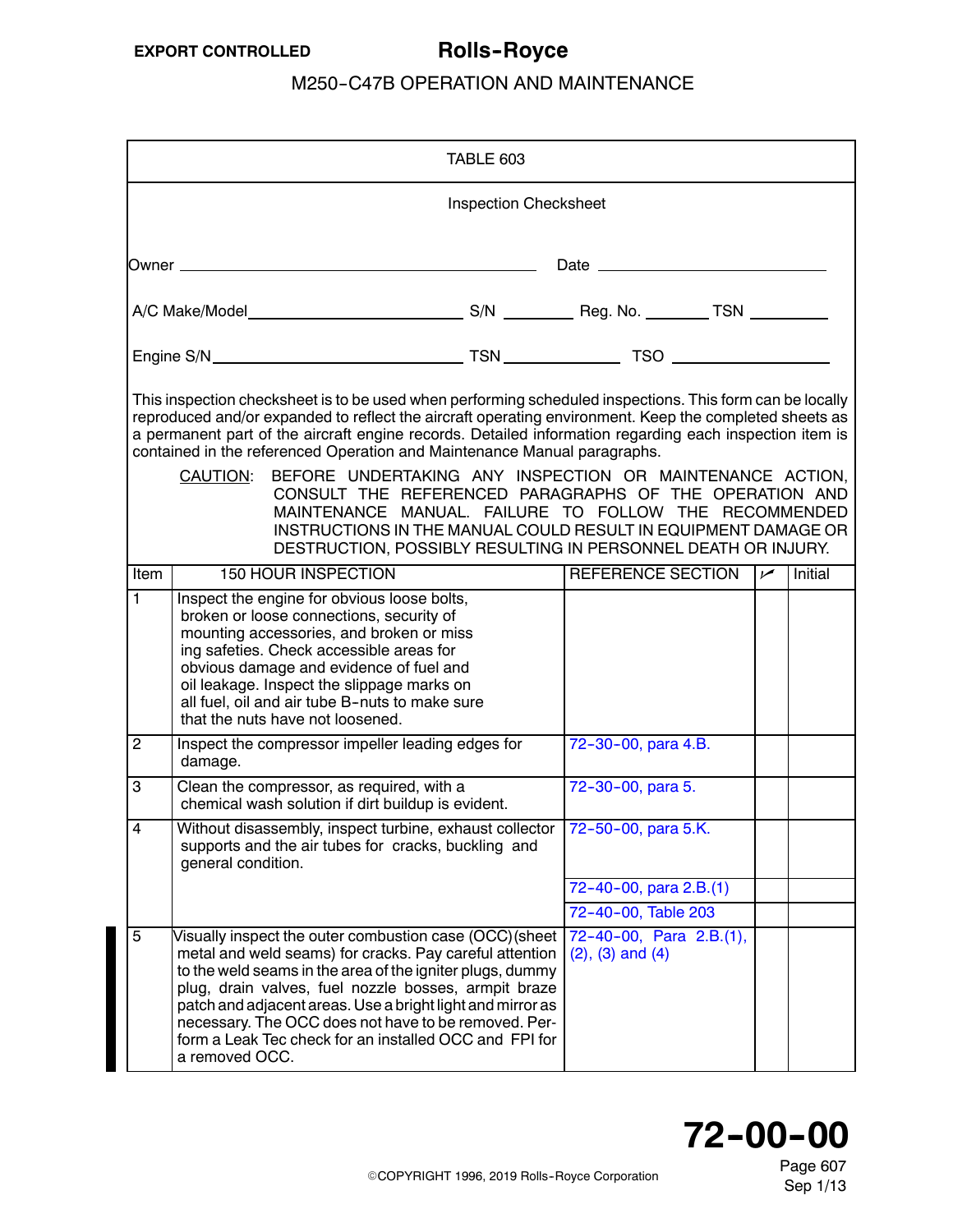$\blacksquare$ 

<span id="page-1-0"></span>

|                 | TABLE 603 (cont)                   |                                                                                                                                                                                                                                                                                                                                  |                                        |     |         |  |
|-----------------|------------------------------------|----------------------------------------------------------------------------------------------------------------------------------------------------------------------------------------------------------------------------------------------------------------------------------------------------------------------------------|----------------------------------------|-----|---------|--|
| Item            | <b>150 HOUR INSPECTION</b>         |                                                                                                                                                                                                                                                                                                                                  | REFERENCE SECTION                      | سما | Initial |  |
| 6               | tubing.                            | Inspect the engine fuel system for evidence of<br>leakage. Check condition and security of fittings and                                                                                                                                                                                                                          | $73 - 00 - 00$                         |     |         |  |
| $\overline{7}$  | security.                          | Inspect the engine mounts for condition and                                                                                                                                                                                                                                                                                      |                                        |     |         |  |
| 8               | broken wires and loose connectors. | Inspect electrical harness for loose, chafed, frayed, or                                                                                                                                                                                                                                                                         |                                        |     |         |  |
| $\overline{9}$  | Check oil supply level.            |                                                                                                                                                                                                                                                                                                                                  | $72 - 00 - 00,$<br>Table 101           |     |         |  |
|                 |                                    | If the engine has been idle for more than 15 minutes,<br>motor the engine for 30 seconds to scavenge any oil<br>that could have drained into the gearbox from the oil<br>tank. Failure to completely scavenge the oil from the<br>gearbox will cause a false indication of high oil<br>consumption. See Post Flight Check No. 3. | Troubleshooting, items 11<br>and $12.$ |     |         |  |
|                 | CAUTION:                           | NORMAL ENGINES USE A MINIMAL AMOUNT OF OIL. HOWEVER, ANY<br>SUDDEN INCREASE IN OIL CONSUMPTION IS INDICATIVE OF OIL SYSTEM<br>PROBLEMS AND MUST BE CORRECTED.                                                                                                                                                                    |                                        |     |         |  |
|                 |                                    | NOTE: Check oil supply level within 15 minutes of engine shutdown.                                                                                                                                                                                                                                                               |                                        |     |         |  |
| 10              | indicator on CEFA.                 | Inspect for extension of scavenge oil filter bypass                                                                                                                                                                                                                                                                              | 72-60-00, para 1.E.                    |     |         |  |
|                 | indicator.                         | If the bypass indicator is extended, examine/clean the<br>engine oil filter and the scavenge oil filter. If<br>contamination is found, replace the scavenge oil filter.<br>If no contamination is found, reinstall the scavenge oil<br>filter with new packing, and manually reset the                                           |                                        |     |         |  |
|                 | indicator.                         | If the CEFA bypass indicator is extended and<br>contamination is found in the scavenge oil filter,<br>replace/clean the oil cooler, oil tank, and lubrication<br>lines (Ref. the airframe manual instructions). Drain<br>and replace the engine oil, and manually reset the                                                      |                                        |     |         |  |
|                 | or 72-60-00 para 4.B.(2)).         | NOTE: If metal contamination is found in the scavenge<br>oil filter in CEFA and a chip light occurred within the<br>previous 50 hours, take the applicable maintenance<br>steps (Ref. 72-00-00, para 8.E.(2), Engine Servicing                                                                                                   |                                        |     |         |  |
|                 |                                    | NOTE: The scavenge oil filter cannot be cleaned.                                                                                                                                                                                                                                                                                 |                                        |     |         |  |
| $\overline{11}$ | indicator.                         | Inspect for extension of impending fuel filter bypass                                                                                                                                                                                                                                                                            | 73-10-02, para 2.B.                    |     |         |  |
|                 |                                    | If indicator is extended, replace fuel filter. Ground run<br>engine to assure proper operation of control system.                                                                                                                                                                                                                |                                        |     |         |  |

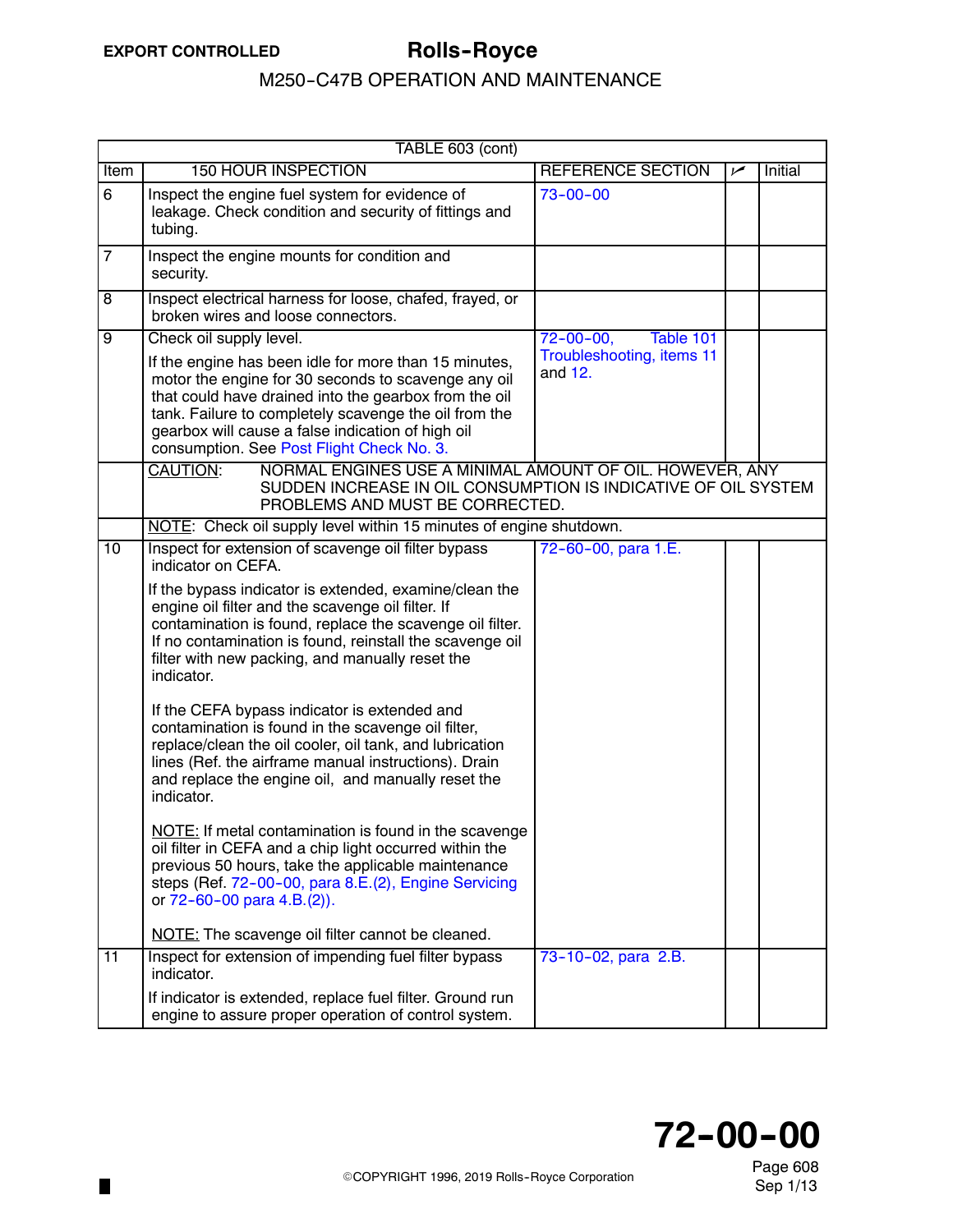<span id="page-2-0"></span>

|                 | TABLE 603 (cont)                                                                                                                                                                                                                                                                      |                                           |     |         |  |
|-----------------|---------------------------------------------------------------------------------------------------------------------------------------------------------------------------------------------------------------------------------------------------------------------------------------|-------------------------------------------|-----|---------|--|
| Item            | <b>150 HOUR INSPECTION</b>                                                                                                                                                                                                                                                            | REFERENCE SECTION                         | سما | Initial |  |
| 12 <sub>2</sub> | Clean and inspect the fuel nozzle.                                                                                                                                                                                                                                                    | $73 - 10 - 03$                            |     |         |  |
|                 | Install fuel nozzle with proper number of spacers.                                                                                                                                                                                                                                    |                                           |     |         |  |
| 13              | Record component changes, inspections, and compliance<br>with technical instructions as required. Report engine<br>difficulties to Rolls-Royce and/or AMC on a Field Service<br>Report (FSR) submitted on FAST @<br><https: fast.aeromanager-online.com=""><br/>as required.</https:> |                                           |     |         |  |
| 14              | Inspect compressor scroll for cracks. Pay particular<br>attention to welded areas.                                                                                                                                                                                                    |                                           |     |         |  |
| 15              | Clean the burner drain valve.                                                                                                                                                                                                                                                         | 72-40-00, para 3.                         |     |         |  |
|                 | Ensure that the airframe overboard is clear. Refer to<br>aircraft manual for maintenance procedures.                                                                                                                                                                                  |                                           |     |         |  |
| 16              | Inspectthe anti-icing solenoid valve and bleed air valve for<br>loose, chafed, frayed or broken wires, loose connections<br>and security of attachment.                                                                                                                               |                                           |     |         |  |
| 17              | Inspect the horizontal and vertical firewall shields for<br>cracks.                                                                                                                                                                                                                   | 72-50-00, para 5.J.                       |     |         |  |
|                 | NOTE: Continued sheet metal or tube cracking can be an indication of excessve engine, engine<br>accessory, or airframe vibration.                                                                                                                                                     |                                           |     |         |  |
| 18              | Check HMU for freedom of operation and full<br>travel. Check for condition and security of all linkages.                                                                                                                                                                              | 73-21-01, para 1.B.                       |     |         |  |
| $\overline{19}$ | Remove, clean, operationally test, and reinstall the<br>magnetic drain plugs:                                                                                                                                                                                                         | 72-00-00, Engine<br>Servicing, para 8.E.  |     |         |  |
|                 | Standard type - check the chip detector end of<br>a.<br>the plugs for cracks.                                                                                                                                                                                                         |                                           |     |         |  |
|                 | Quick disconnect - inspect the locking device and<br>b.<br>inserts for wear.                                                                                                                                                                                                          |                                           |     |         |  |
|                 | Torque 60-80 lb in. (6.8-9.0 N·m). No cracks are<br>acceptable. Check each chip detector separately.                                                                                                                                                                                  |                                           |     |         |  |
| 20              | Inspect ignition lead for burning, chafing or<br>cracking of conduit. Also, check for loose connectors<br>and/or broken lockwire.                                                                                                                                                     | 74-20-02 para 2.                          |     |         |  |
| 21              | Perform operational check of ignitors.<br>Remove, inspect, clean and reinstall the oil filter.                                                                                                                                                                                        | 74-20-01, para 2.B.<br>72-60-00.para 1.C. |     |         |  |
|                 | If excessive carbon is found in the filter, inspect the<br>scavenge and pressure oil system. Refer to 72-50-00<br>para 5.E., 5.F., 5.G., 5.H., 6.A., and 6.B.                                                                                                                         |                                           |     |         |  |
| 22              | Measure and record power turbine support pressure oil<br>nozzle flow from scavenge oil strut. Record and retain<br>flow record.                                                                                                                                                       | 72-50-00, para 5.E.                       |     |         |  |
|                 | While motoring $N_1$ to 16-18% the minimum flow<br>is 90cc in 15 seconds.                                                                                                                                                                                                             |                                           |     |         |  |
|                 | Flow                                                                                                                                                                                                                                                                                  |                                           |     |         |  |
|                 | Compare with previous flow. Any large deviation could<br>indicate carbon buildup.                                                                                                                                                                                                     |                                           |     |         |  |

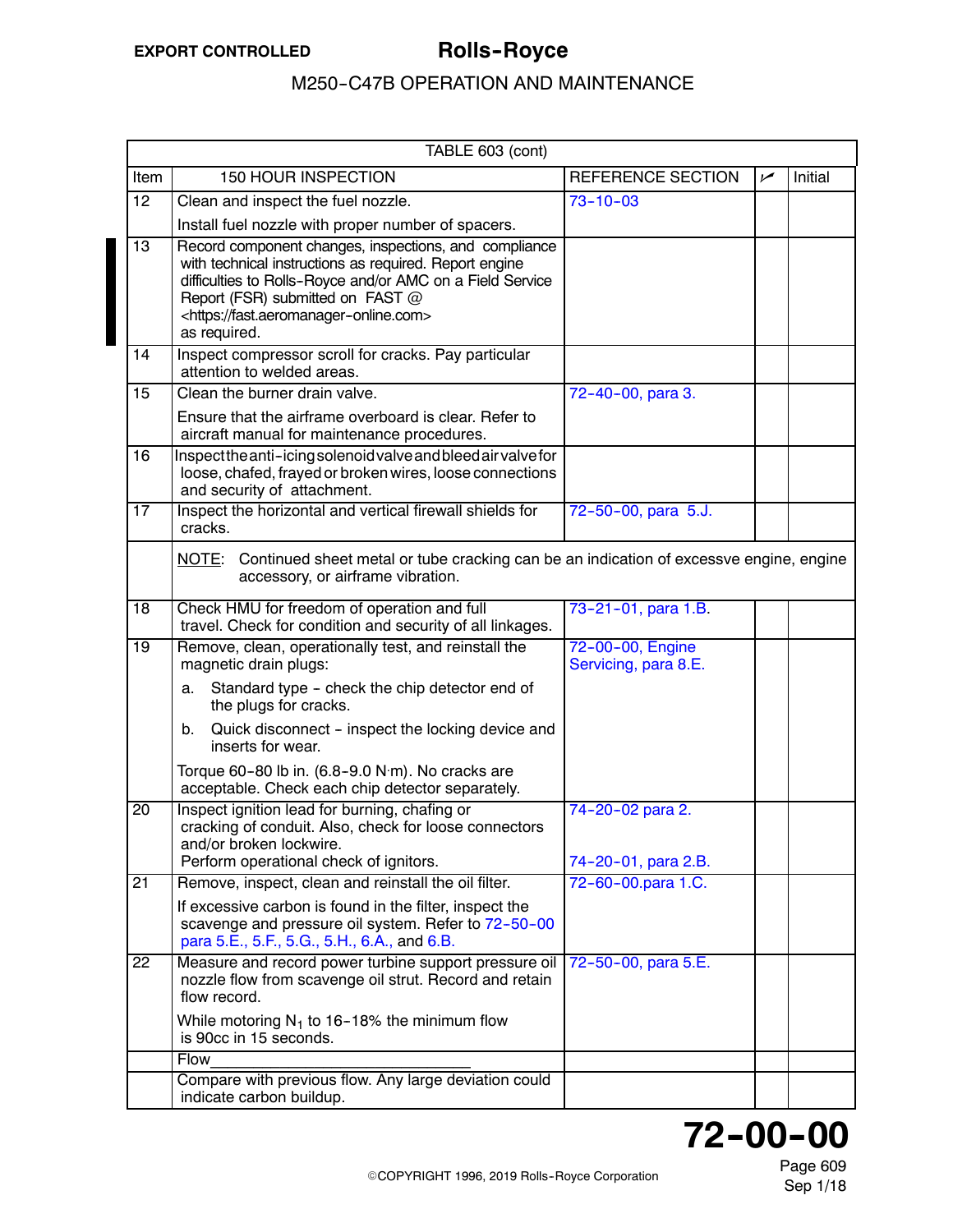<span id="page-3-0"></span>

|                | TABLE 603 (cont)                                                                                                                                                                                                                                                                                               |                                                                                                        |                |         |
|----------------|----------------------------------------------------------------------------------------------------------------------------------------------------------------------------------------------------------------------------------------------------------------------------------------------------------------|--------------------------------------------------------------------------------------------------------|----------------|---------|
| Item           | <b>150 HOUR INSPECTION</b>                                                                                                                                                                                                                                                                                     | <b>REFERENCE SECTION</b>                                                                               | $\overline{v}$ | Initial |
|                | NOTE: Refer to M250-C47 series CSL-6038, Recommended Sequence, Engine Oil Change for<br>additional instructions.                                                                                                                                                                                               |                                                                                                        |                |         |
| 23             | HMU Shutdown Function.<br>Record must indicate that shutdown per referenced<br>section has been performed at least once each 150<br>hours.                                                                                                                                                                     | 72-00-00 para. 7.L,<br>Normal Shutdown -<br>AUTO MODE or para.<br>8.N, Shutdown, MANUAL<br><b>MODE</b> |                |         |
| 24             | FADEC FAIL, MANUAL MODE Cockpit Lamp<br>Test.<br>Record must indicate that a cockpit check per<br>referenced section has been performed at least once<br>each 150 hours.                                                                                                                                       | 73-25-01 para. 4.<br><b>FADEC MAINTENANCE</b><br><b>PRACTICES-Cockpit</b><br><b>Lamp Test</b>          |                |         |
| 25             | HMU MANUAL MODE Operation Function.<br>Record must indicate that a cockpit check per<br>referenced section has been performed at least once<br>each 150 hours.                                                                                                                                                 | 72-00-00 para 7.C.(1)<br><b>MANUAL MODE CHECK</b>                                                      |                |         |
| 26             | MGT indicating system check.<br>During ground run with engine at 100% $N_2$<br>Monitor MGT using (MT) Maintenance Terminal<br>Software, analog parameter page. Compare MT value<br>with aircraft MGT gage. Must agree within 5° C. If not<br>within limits, use thermocouple simulator to identify<br>problem. | 72-00-00 para 7.C.<br>72-00-00 para 3.E.<br>73-25-01 para 3                                            |                |         |
| 27             | Torque indicating system check<br>During ground run with engine at 100% N <sub>2</sub> , monitor<br>torque (Q) using MT software analog parameter page.<br>Compare MT value with aircraft torque gage. Must<br>agree within 2 psi. If not within limits, use pressure<br>tester to identify problem.           | 72-00-00 para 7.C.<br>73-25-01 para 3                                                                  |                |         |
| 28             | Permanent Magnet Alternator (PMA) check.<br>Do the check to verify PMA and harnesses are working<br>properly.<br>FADEC Fault and Maintenance system check.<br>FADEC must be free of all faults and maintenance                                                                                                 | 73-20-01 para 2.C.<br>73-25-01 para 2                                                                  |                |         |
|                | actions.                                                                                                                                                                                                                                                                                                       |                                                                                                        |                |         |
|                | TABLE 604                                                                                                                                                                                                                                                                                                      |                                                                                                        |                |         |
| Item           | 300 HOUR INSPECTION<br>In addition to the 150 hour inspection items, perform the<br>following:                                                                                                                                                                                                                 | REFERENCE SECTION                                                                                      | سما            | Initial |
| 1              | Clean power turbine support scavenge oil strut.                                                                                                                                                                                                                                                                | 72-50-00, para 5.F.                                                                                    |                |         |
| $\overline{c}$ | Clean external sump.                                                                                                                                                                                                                                                                                           | 72-50-00, para 5.F.                                                                                    |                |         |
| 3              | Clean No. 1 bearing oil pressure reducer.                                                                                                                                                                                                                                                                      | 72-30-00, para 2.A. (1)                                                                                |                |         |
| 4              | Clean pressure oil fitting screen assembly.                                                                                                                                                                                                                                                                    | 72-50-00, para 5.F.                                                                                    |                |         |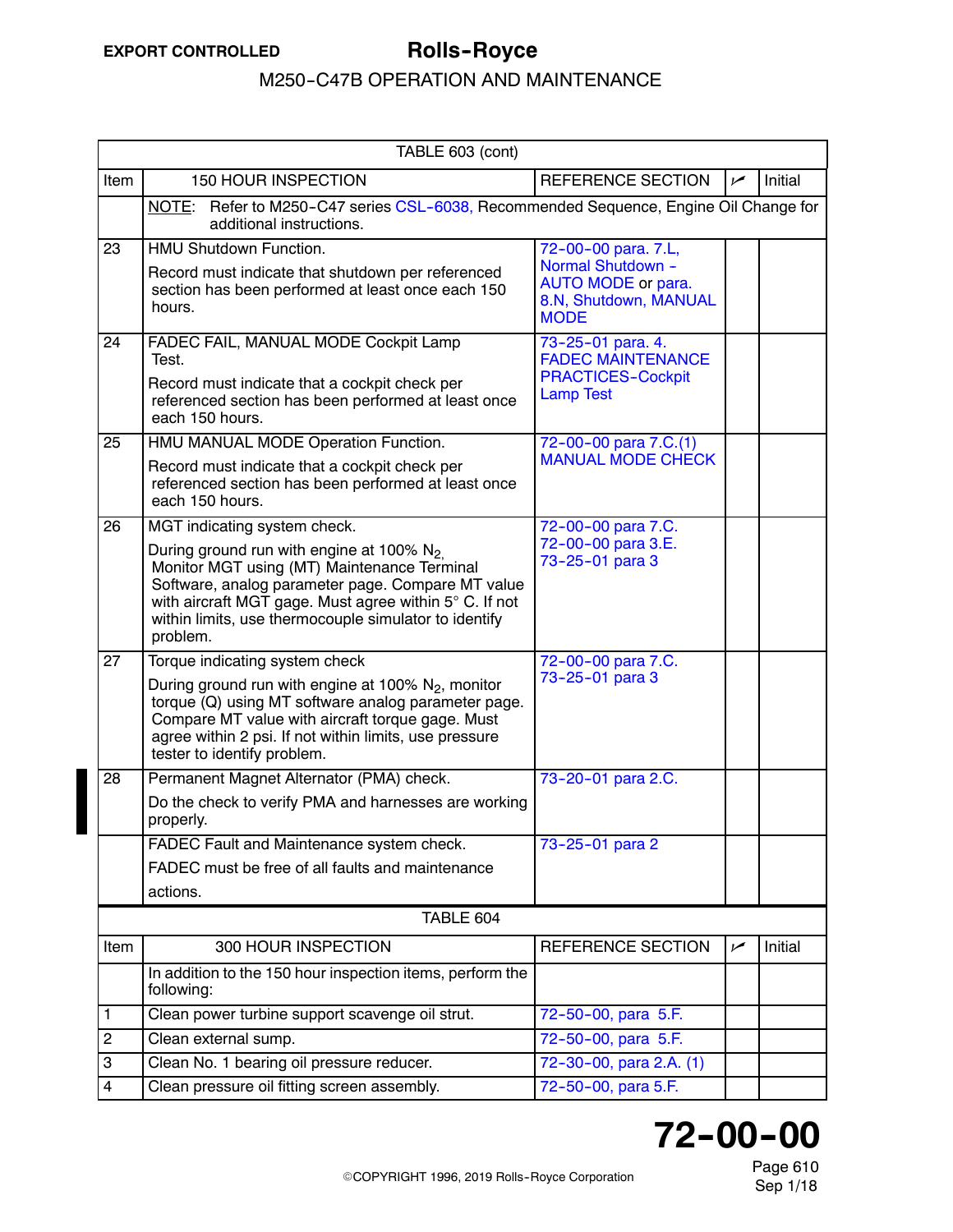I

### M250-C47B OPERATION AND MAINTENANCE

<span id="page-4-0"></span>

| TABLE 604 (cont) |                                                                                                                                                             |                                                                                                                                                                                                                                                                 |                                                          |     |         |
|------------------|-------------------------------------------------------------------------------------------------------------------------------------------------------------|-----------------------------------------------------------------------------------------------------------------------------------------------------------------------------------------------------------------------------------------------------------------|----------------------------------------------------------|-----|---------|
| <b>Item</b>      |                                                                                                                                                             | 300 HOUR INSPECTION                                                                                                                                                                                                                                             | <b>REFERENCE SECTION</b>                                 | مما | Initial |
|                  | <b>CAUTION:</b>                                                                                                                                             | EXTREME CARE SHOULD BE EXERCISED TO<br>TWISTING OF OIL NOZZLE DURING REMOVAL, DO NOT ATTEMPT<br>TO STRAIGHTEN OR REUSE IF TWISTED.                                                                                                                              | <b>PREVENT</b>                                           |     |         |
| 5                |                                                                                                                                                             | Clean power turbine pressure oil nozzle.                                                                                                                                                                                                                        | 72-50-00, para 5.F.                                      |     |         |
| 6                | nozzle.                                                                                                                                                     | Remove and disassemble fuel nozzle. Clean and inspect  <br>fuel nozzle filter assembly. Assemble and install fuel                                                                                                                                               | $73 - 10 - 03$                                           |     |         |
| $\overline{7}$   | check valve.                                                                                                                                                | Remove, inspect, and reinstall the turbine pressure oil                                                                                                                                                                                                         | 72-60-00, para 2.l.                                      |     |         |
|                  | Check Valve P/N 23074872 and subsequent part numbers are not applicable<br><u>NOTE:</u><br>to this inspection (these valves are considered "ON CONDITION"). |                                                                                                                                                                                                                                                                 |                                                          |     |         |
| 8                | excessive bearing wear.                                                                                                                                     | Inspect the rear engine mount for security and                                                                                                                                                                                                                  | 72-00-00, para 1.A., (3)<br>Engine-Inspection/<br>Check. |     |         |
| 9                | Drain the oil system and refill.<br>Oil changed at:<br>300 hours:<br>$600$ hours:                                                                           |                                                                                                                                                                                                                                                                 | 72-00-00, para 8.D.,<br><b>Engine Servicing.</b>         |     |         |
|                  |                                                                                                                                                             | Maximum interval between oil changes is 300 hours or 6<br>months, whichever occurs first. This limit can be<br>extended to 600 hours or 12 calendar months,<br>whichever occurs first, if an approved high thermal<br>stability oil (Third Generation) is used. |                                                          |     |         |
| 10               |                                                                                                                                                             | On power and accessory gearbox cover, check the<br>applied torque on all turbine and exhaust collector<br>support-to-gearbox retaining nuts.                                                                                                                    | 72-50-00, para 1.B.                                      |     |         |
|                  |                                                                                                                                                             | Torque must be 120-150 lb in. $(14-17 \text{ N}\cdot\text{m})$ .                                                                                                                                                                                                |                                                          |     |         |
| 11               |                                                                                                                                                             | Inspect the thermocouple assembly (TOT/MGT).                                                                                                                                                                                                                    | 77-20-01, para 2.B.                                      |     |         |
|                  |                                                                                                                                                             |                                                                                                                                                                                                                                                                 |                                                          |     |         |



Page 611 Sep 1/13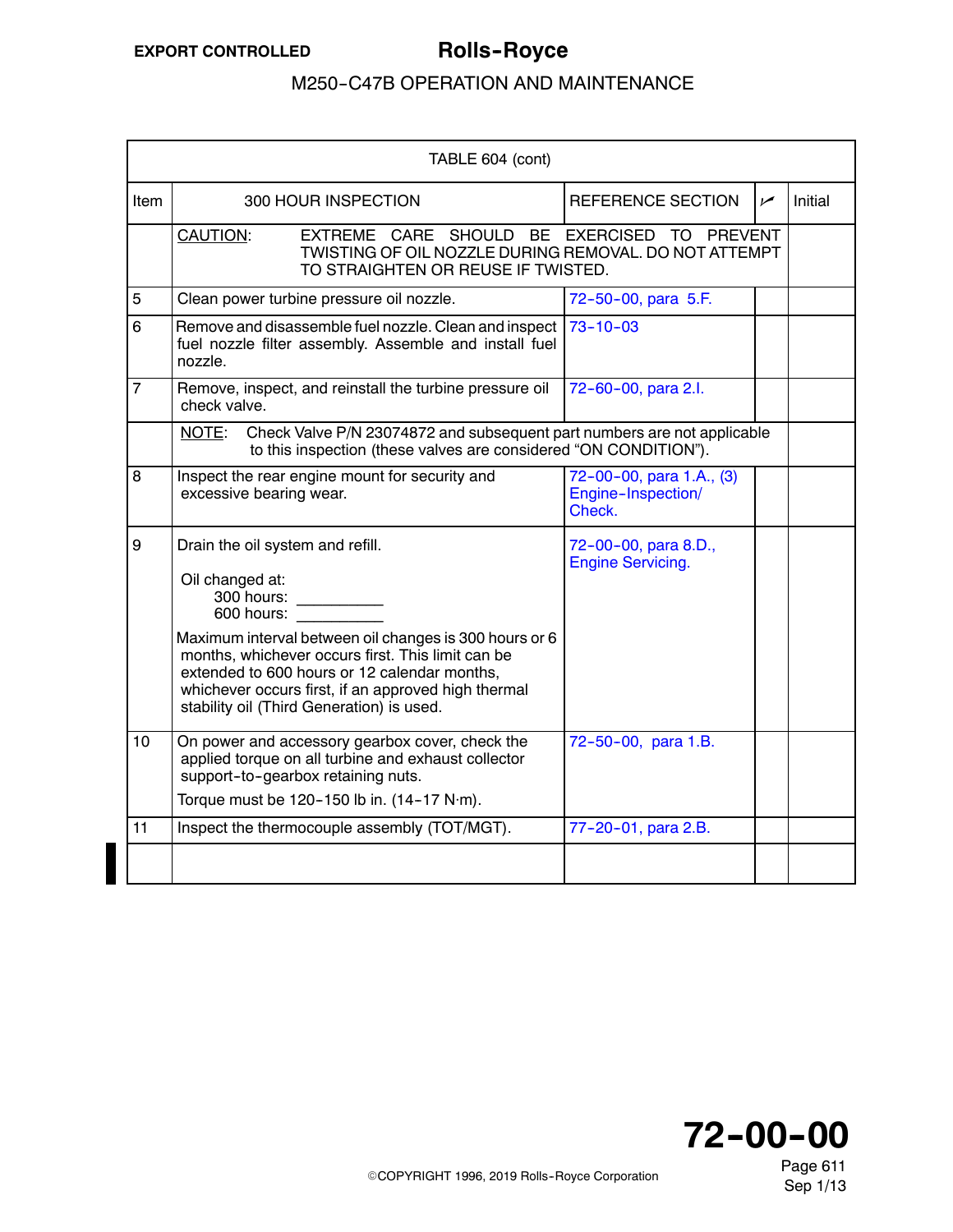П

<span id="page-5-0"></span>

| TABLE 605      |                                                                                                                                                                                                                                                                                                                                                                                                                         |                                             |    |         |  |
|----------------|-------------------------------------------------------------------------------------------------------------------------------------------------------------------------------------------------------------------------------------------------------------------------------------------------------------------------------------------------------------------------------------------------------------------------|---------------------------------------------|----|---------|--|
| Item           | 2000 HOUR INSPECTION                                                                                                                                                                                                                                                                                                                                                                                                    | REFERENCE SECTION                           | مم | Initial |  |
|                | The following inspections are required every 2000 hours<br>time since last inspection                                                                                                                                                                                                                                                                                                                                   |                                             |    |         |  |
| 1              | Remove and replace the fuel filter element.<br>Before discarding filter, inspect for signs of<br>contaminants. If contaminants are found, inspect the<br>entire fuel system and clean if necessary.                                                                                                                                                                                                                     | 73-10-02, para 2.                           |    |         |  |
| $\overline{2}$ | Inspect the combustion liner.                                                                                                                                                                                                                                                                                                                                                                                           | 72-40-00, para 1.C.                         |    |         |  |
| 3              | Examine the outer combustion case for cracks<br>using Leak-Tek and/or Fluorescent Penetrant Inspec-<br>tion (FPI).                                                                                                                                                                                                                                                                                                      | 72-40-00, para 2.B.(2)<br>$(3)$ , and $(4)$ |    |         |  |
| 4              | Inspect the compressor discharge air tubes.                                                                                                                                                                                                                                                                                                                                                                             | 72-40-00, para 4.C.                         |    |         |  |
| 5              | Inspect the spur adapter gearshaft, compressor rotor<br>splined adapter and associated impeller bore.                                                                                                                                                                                                                                                                                                                   | 72-30-00, para 4.B.(2),<br>4.C. and 4.E.    |    |         |  |
| 6              | Inspect the turbine to compressor coupling,<br>turbine splined adapter, power turbine inner shaft and<br>turbine shaft-to-pinion gear coupling                                                                                                                                                                                                                                                                          | 72-50-00, para 5.A. and<br>5.B.             |    |         |  |
|                | Turbine to compressor coupling is part of the<br>turbine assembly.                                                                                                                                                                                                                                                                                                                                                      |                                             |    |         |  |
| $\overline{7}$ | Visually examine the power drive train gears.<br>Disassembly of the gearbox is not necessary for this<br>inspection.                                                                                                                                                                                                                                                                                                    | <b>CSL 6134</b>                             |    |         |  |
|                | NOTES: Not applicable for:<br>Torquemeter gear part number 23084248 and subsequent<br>Power take-off gear part number 23084249 and subsequent<br>Pinion gear part number 23084247 and subsequent.                                                                                                                                                                                                                       |                                             |    |         |  |
|                | NOTES: The following inspections are recommended whenever the turbine or<br>compressor is removed in-between the required 2000 hour inspection.                                                                                                                                                                                                                                                                         |                                             |    |         |  |
|                | Anytime the compressor is removed from the engine, visually inspect the aft end<br>of the spur adapter gearshaft for worn or damaged splines.<br>Anytime the turbine is removed from the engine visually inspect the splines on the<br>following items, turbine-to-compressor coupling, turbine splined adapter, power<br>turbine outer shaft and turbine shaft-to-pinion gear coupling for worn or damaged<br>splines. |                                             |    |         |  |
|                | If spline wear or damage is observed the appropriate maintenance action is required.<br>(Refer to items 5 and 6 above)                                                                                                                                                                                                                                                                                                  |                                             |    |         |  |
|                | Inspection intervals must not exceed 2000 hours.                                                                                                                                                                                                                                                                                                                                                                        |                                             |    |         |  |

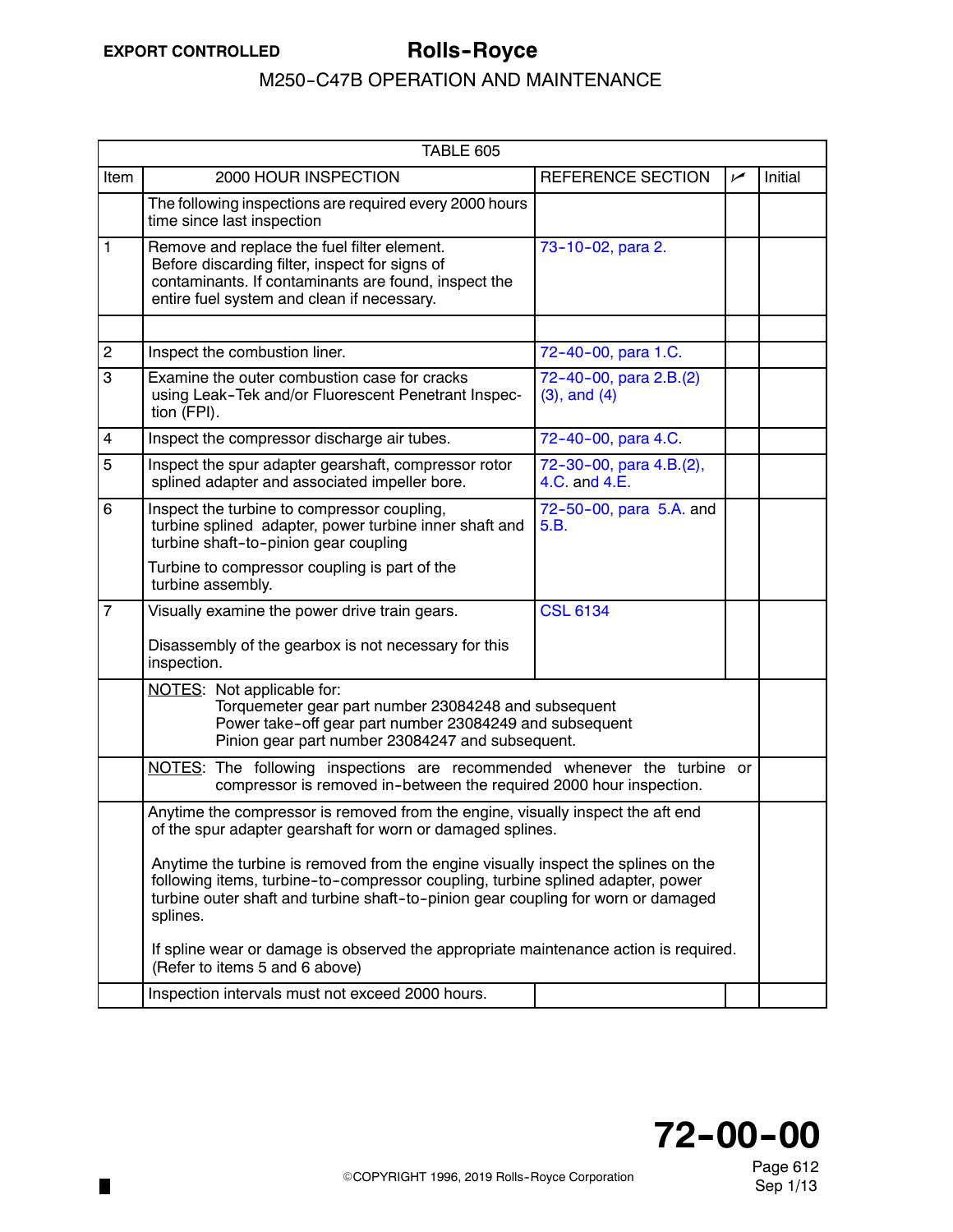|                                                                                                                                                                                                                                                                                                                                   |                                                                                                                                                                                                                                                                                                                            | TABLE 606                                                                                                                                                                                                                                                                                                                                                                                                    |                     |     |                |  |  |
|-----------------------------------------------------------------------------------------------------------------------------------------------------------------------------------------------------------------------------------------------------------------------------------------------------------------------------------|----------------------------------------------------------------------------------------------------------------------------------------------------------------------------------------------------------------------------------------------------------------------------------------------------------------------------|--------------------------------------------------------------------------------------------------------------------------------------------------------------------------------------------------------------------------------------------------------------------------------------------------------------------------------------------------------------------------------------------------------------|---------------------|-----|----------------|--|--|
|                                                                                                                                                                                                                                                                                                                                   | <b>Inspection Checksheet</b>                                                                                                                                                                                                                                                                                               |                                                                                                                                                                                                                                                                                                                                                                                                              |                     |     |                |  |  |
|                                                                                                                                                                                                                                                                                                                                   |                                                                                                                                                                                                                                                                                                                            |                                                                                                                                                                                                                                                                                                                                                                                                              |                     |     |                |  |  |
|                                                                                                                                                                                                                                                                                                                                   |                                                                                                                                                                                                                                                                                                                            |                                                                                                                                                                                                                                                                                                                                                                                                              |                     |     |                |  |  |
|                                                                                                                                                                                                                                                                                                                                   |                                                                                                                                                                                                                                                                                                                            |                                                                                                                                                                                                                                                                                                                                                                                                              |                     |     |                |  |  |
|                                                                                                                                                                                                                                                                                                                                   |                                                                                                                                                                                                                                                                                                                            | This inspection checksheet is to be used when performing scheduled inspections. This form<br>can be locally reproduced and/or expanded to reflect the aircraft operating environment.<br>Keep the completed sheets as a permanent part of the aircraft engine records. Detailed<br>information regarding each inspection item is contained in the referenced Operation and<br>Maintenance Manual paragraphs. |                     |     |                |  |  |
| CAUTION: BEFORE UNDERTAKING ANY INSPECTION OR MAINTENANCE ACTION,<br>CONSULT THE REFERENCED PARAGRAPHS OF THE OPERATION AND<br>MAINTENANCE MANUAL. FAILURE TO FOLLOW THE RECOMMENDED<br>INSTRUCTIONS IN THE MANUAL COULD RESULT IN EQUIPMENT<br>DAMAGE OR DESTRUCTION, POSSIBLY RESULTING IN PERSONNEL<br><b>DEATH OR INJURY.</b> |                                                                                                                                                                                                                                                                                                                            |                                                                                                                                                                                                                                                                                                                                                                                                              |                     |     |                |  |  |
|                                                                                                                                                                                                                                                                                                                                   | NOTE:                                                                                                                                                                                                                                                                                                                      | THIS INSPECTION CHECKLIST CAN ONLY BE USED IF THE OPERATOR<br>IS USING AN APPROVED THIRD GENERATION (HTS) OIL.                                                                                                                                                                                                                                                                                               |                     |     |                |  |  |
|                                                                                                                                                                                                                                                                                                                                   | NOTE:                                                                                                                                                                                                                                                                                                                      | COMPLIANCE TO THE 150 HOUR AND 300 HOUR ITEMS IN THIS TABLE<br>MUST BE PERFORMED AT LEAST EVERY 12 CALENDAR MONTHS OR BY<br>HOURS, WHICHEVER OCCURS FIRST.                                                                                                                                                                                                                                                   |                     |     |                |  |  |
| Item                                                                                                                                                                                                                                                                                                                              |                                                                                                                                                                                                                                                                                                                            | <b>150 HOUR INSPECTION</b>                                                                                                                                                                                                                                                                                                                                                                                   | REFERENCE SECTION   | مما | <b>Initial</b> |  |  |
| 1                                                                                                                                                                                                                                                                                                                                 |                                                                                                                                                                                                                                                                                                                            | Inspect for extension of scavenge oil filter bypass                                                                                                                                                                                                                                                                                                                                                          | 72-60-00, para 1.E. |     |                |  |  |
|                                                                                                                                                                                                                                                                                                                                   | indicator on CEFA.<br>If the bypass indicator is extended, examine/clean the<br>engine oil filter and the scavenge oil filter. If<br>contamination is found, replace the scavenge oil filter.<br>If no contamination is found, reinstall the scavenge oil<br>filter with new packing, and manually reset the<br>indicator. |                                                                                                                                                                                                                                                                                                                                                                                                              |                     |     |                |  |  |
|                                                                                                                                                                                                                                                                                                                                   | indicator.                                                                                                                                                                                                                                                                                                                 | If the CEFA bypass indicator is extended and<br>contamination is found in the scavenge oil filter,<br>replace/clean the oil cooler, oil tank, and lubrication<br>lines (Ref. the airframe manual instructions). Drain<br>and replace the engine oil, and manually reset the                                                                                                                                  |                     |     |                |  |  |
|                                                                                                                                                                                                                                                                                                                                   |                                                                                                                                                                                                                                                                                                                            | NOTE: If metal contamination is found in the scavenge<br>oil filter in CEFA and a chip light occurred within the<br>previous 50 hours, take the applicable maintenance<br>steps (Ref. 72-00-00, para 8.E.(2), Engine Servicing<br>or $72 - 60 - 00$ para $4.B.(2)$ ).                                                                                                                                        |                     |     |                |  |  |
|                                                                                                                                                                                                                                                                                                                                   |                                                                                                                                                                                                                                                                                                                            |                                                                                                                                                                                                                                                                                                                                                                                                              |                     |     |                |  |  |

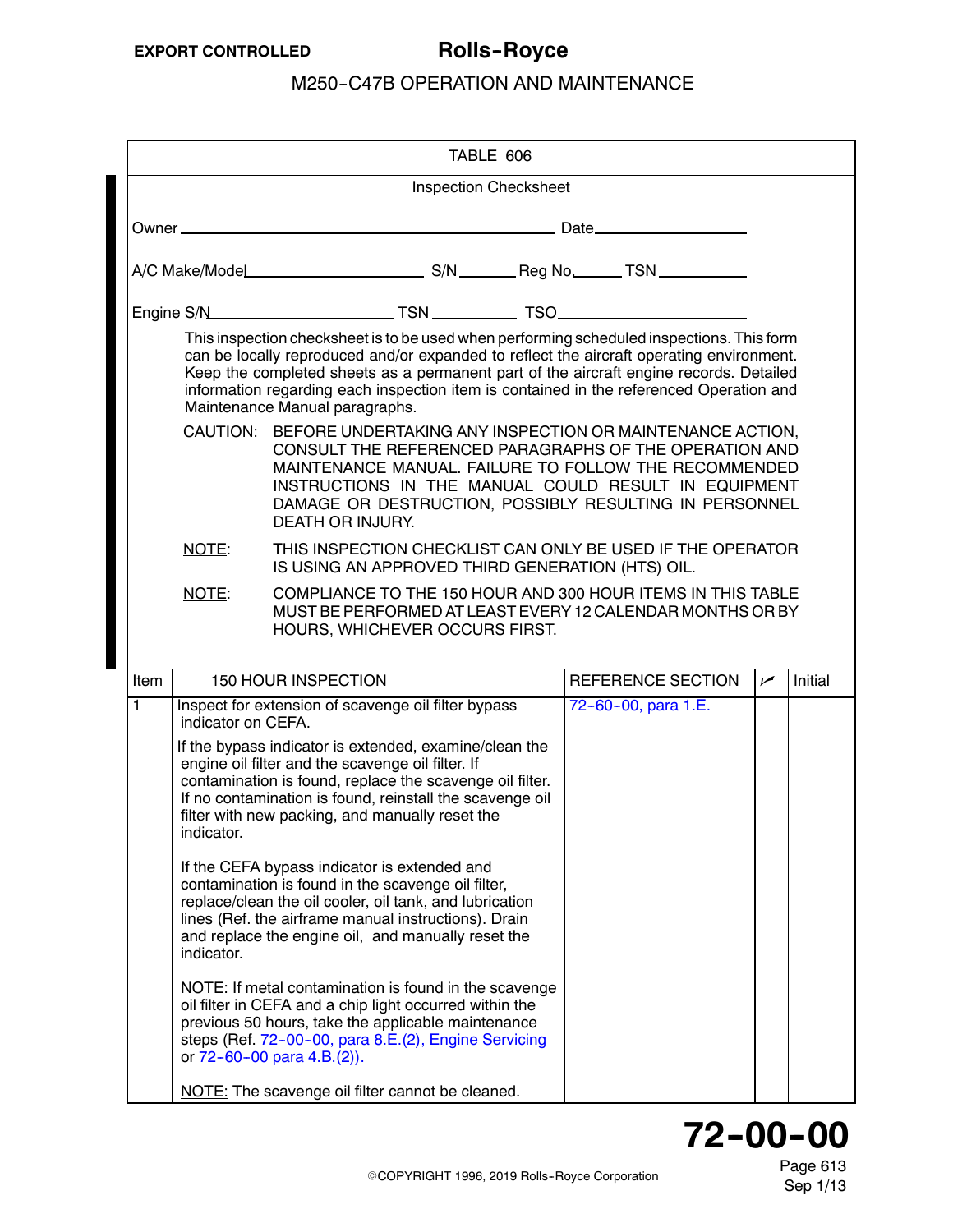<span id="page-7-0"></span>

|                | TABLE 606 (cont)                                                                                                                                                                                                                                                                                                                                                                                                                         |                                                                      |     |                |  |  |
|----------------|------------------------------------------------------------------------------------------------------------------------------------------------------------------------------------------------------------------------------------------------------------------------------------------------------------------------------------------------------------------------------------------------------------------------------------------|----------------------------------------------------------------------|-----|----------------|--|--|
| Item           | 150 HOUR INSPECTION                                                                                                                                                                                                                                                                                                                                                                                                                      | <b>REFERENCE SECTION</b>                                             | مما | Initial        |  |  |
| $\overline{2}$ | Inspect for extension of impending fuel filter bypass<br>indicator.                                                                                                                                                                                                                                                                                                                                                                      | 73-10-02, para 2.B.                                                  |     |                |  |  |
|                | If indicator is extended, replace fuel filter. Ground run<br>engine to assure proper operation of control system.                                                                                                                                                                                                                                                                                                                        |                                                                      |     |                |  |  |
| 3              | Clean and inspect the fuel nozzle.                                                                                                                                                                                                                                                                                                                                                                                                       | $73 - 10 - 03$                                                       |     |                |  |  |
|                | Install fuel nozzle with proper number of spacers.                                                                                                                                                                                                                                                                                                                                                                                       |                                                                      |     |                |  |  |
| $\overline{4}$ | HMU MANUAL MODE Operation Function.                                                                                                                                                                                                                                                                                                                                                                                                      | 72-00-00, para 7.C.(1)                                               |     |                |  |  |
|                | Record must indicate that a cockpit check per<br>referenced section has been performed at least once<br>each 150 hours.                                                                                                                                                                                                                                                                                                                  | <b>MANUAL MODE</b><br>CHECK.                                         |     |                |  |  |
| 5              | Visually inspect the outer combustion case (OCC)(sheet<br>metal and weld seams) for cracks. Pay careful attention<br>to the weld seams in the area of the igniter plugs, dummy<br>plug, drain valves, fuel nozzle bosses, armpit braze<br>patch and adjacent areas. Use a bright light and mirror as<br>necessary. The OCC does not have to be removed. Per-<br>form a Leak Tec check for an installed OCC and FPI for<br>a removed OCC. | 72-40-00, Para 2.B.(1),<br>$(2)$ , $(3)$ and $(4)$                   |     |                |  |  |
| 6              | Permanent Magnet Alternator (PMA) check.                                                                                                                                                                                                                                                                                                                                                                                                 | 73-20-01, para 2.C.                                                  |     |                |  |  |
|                | Do the check to verify PMA and harnesses are working                                                                                                                                                                                                                                                                                                                                                                                     |                                                                      |     |                |  |  |
|                | properly.                                                                                                                                                                                                                                                                                                                                                                                                                                |                                                                      |     |                |  |  |
| Item           | 300 HOUR INSPECTION                                                                                                                                                                                                                                                                                                                                                                                                                      | <b>REFERENCE SECTION</b>                                             | مما | <b>Initial</b> |  |  |
|                | In addition to the 150 hour inspection items, perform the<br>following:                                                                                                                                                                                                                                                                                                                                                                  |                                                                      |     |                |  |  |
| $\overline{1}$ | Inspect the engine for obvious loose bolts,<br>broken or loose connections, security of<br>mounting accessories, and broken or missing<br>safeties. Check accessible areas for<br>obvious damage and evidence of fuel and<br>oil leakage. Inspect the slippage marks on<br>all fuel, oil and air tube B-nuts to make sure<br>that the nuts have not loosened.                                                                            |                                                                      |     |                |  |  |
| $\overline{2}$ | Inspect the compressor impeller leading edges for<br>damage.                                                                                                                                                                                                                                                                                                                                                                             | 72-30-00, para 4.B.                                                  |     |                |  |  |
| $\overline{3}$ | Clean the compressor, as required, with a<br>chemical wash solution if dirt buildup is evident.                                                                                                                                                                                                                                                                                                                                          | 72-30-00, para 5.                                                    |     |                |  |  |
| 4              | Without disassembly, inspect turbine, exhaust collector<br>supports and the air tubes for cracks, buckling and<br>general condition.                                                                                                                                                                                                                                                                                                     | 72-50-00, para 5.K.<br>72-40-00, para 2.B.(1)<br>72-40-00, Table 203 |     |                |  |  |
| 5              | Inspect the engine fuel system for evidence of<br>leakage. Check condition and security of fittings and<br>tubing.                                                                                                                                                                                                                                                                                                                       | $73 - 00 - 00$                                                       |     |                |  |  |
| 6              | Inspect the engine mounts for condition and<br>security.                                                                                                                                                                                                                                                                                                                                                                                 |                                                                      |     |                |  |  |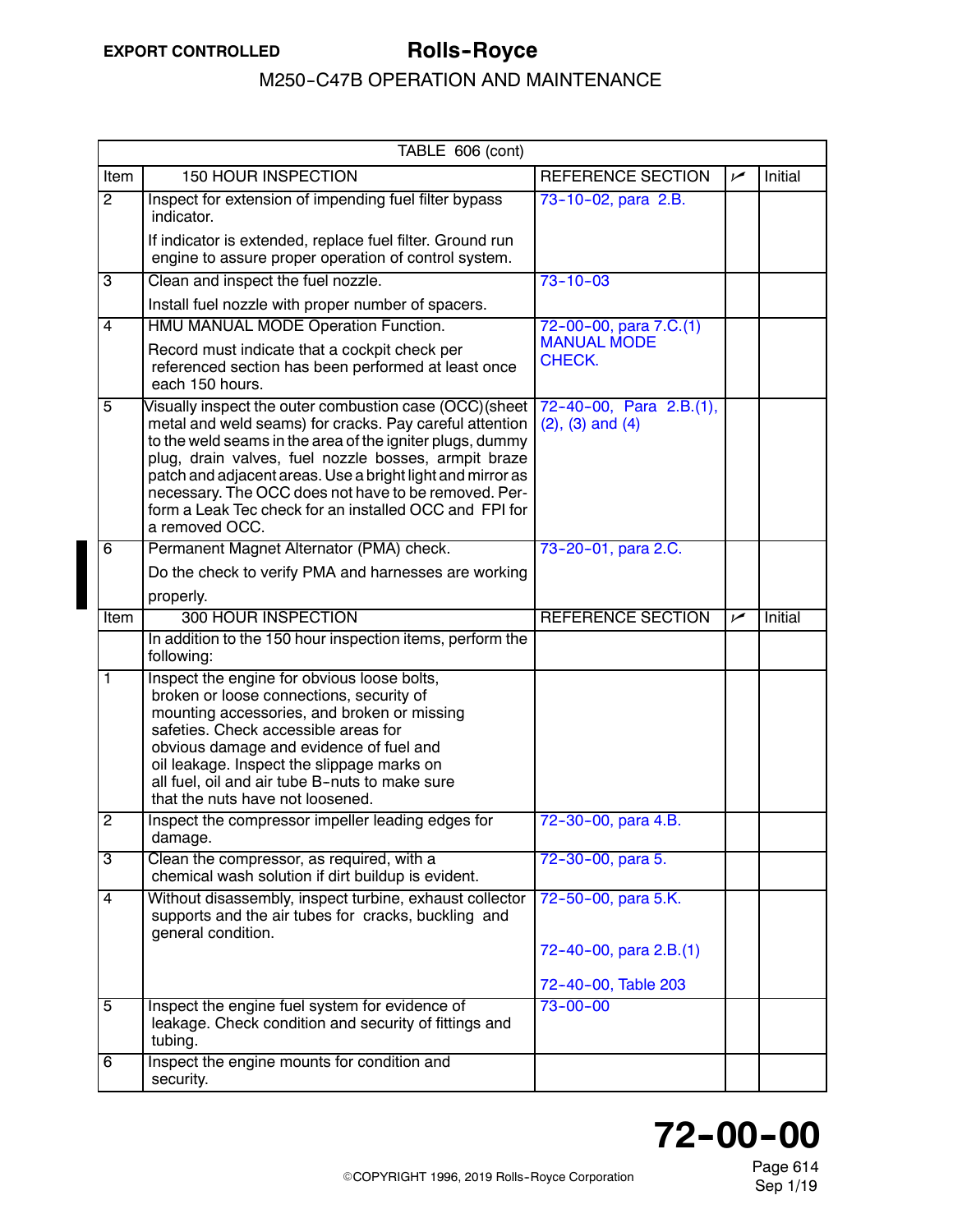<span id="page-8-0"></span>

|                 | TABLE 606 (cont)                                                                                                                                                                                                                                                                                                                                            |                                                                      |     |         |
|-----------------|-------------------------------------------------------------------------------------------------------------------------------------------------------------------------------------------------------------------------------------------------------------------------------------------------------------------------------------------------------------|----------------------------------------------------------------------|-----|---------|
| Item            | 300 HOUR INSPECTION                                                                                                                                                                                                                                                                                                                                         | <b>REFERENCE SECTION</b>                                             | سما | Initial |
| $\overline{7}$  | Inspect electrical harness for loose, chafed, frayed, or<br>broken wires and loose connectors.                                                                                                                                                                                                                                                              |                                                                      |     |         |
| $\overline{8}$  | Check oil supply level.<br>If the engine has been idle for more than 15 minutes,<br>motor the engine for 30 seconds to scavenge any oil<br>that could have drained into the gearbox from the oil<br>tank. Failure to completely scavenge the oil from the<br>gearbox will cause a false indication of high oil<br>consumption. See Post Flight Check No. 3. | $72 - 00 - 00,$<br>Table 101<br>Troubleshooting, items 11<br>and 12. |     |         |
|                 | NORMAL ENGINES USE A MINIMAL AMOUNT OF OIL. HOWEVER,<br><b>CAUTION:</b><br>ANY SUDDEN INCREASE IN OIL CONSUMPTION IS INDICATIVE OF<br>OIL SYSTEM PROBLEMS AND MUST BE CORRECTED.                                                                                                                                                                            |                                                                      |     |         |
|                 | NOTE: Check oil supply level within 15 minutes of engine shutdown.                                                                                                                                                                                                                                                                                          |                                                                      |     |         |
| $\overline{9}$  | Inspect compressor scroll for cracks. Pay particular<br>attention to welded areas.                                                                                                                                                                                                                                                                          |                                                                      |     |         |
| 10              | Clean the burner drain valve.<br>Ensure that the airframe overboard is clear. Refer to<br>aircraft manual for maintenance procedures.                                                                                                                                                                                                                       | 72-40-00, para 3.                                                    |     |         |
| $\overline{11}$ | Inspectthe anti-icing solenoid valve and bleed air valve for<br>loose, chafed, frayed or broken wires, loose connections<br>and security of attachment.                                                                                                                                                                                                     |                                                                      |     |         |
| $\overline{12}$ | Inspect the horizontal and vertical firewall shields for<br>cracks.                                                                                                                                                                                                                                                                                         | 72-50-00, para 5.J.                                                  |     |         |
|                 | NOTE: Continued sheet metal or tube cracking can be an indication of excessive<br>engine, engine accessory, or airframe vibration.                                                                                                                                                                                                                          |                                                                      |     |         |
| 13              | Check HMU for freedom of operation and full<br>travel. Check for condition and security of all linkages.                                                                                                                                                                                                                                                    | 73-21-01, para 1.B.                                                  |     |         |
| 14              | Remove, clean, operationally test, and reinstall the<br>magnetic drain plugs:<br>Standard type - check the chip detector end of<br>а.<br>the plugs for cracks.<br>Quick disconnect - inspect the locking device and<br>b.<br>inserts for wear.<br>Torque 60-80 lb in. (6.8-9.0 N·m). No cracks are                                                          | 72-00-00, Engine<br>Servicing, para 8.E.                             |     |         |
| 15              | acceptable. Check each chip detector separately.<br>Inspect ignition lead for burning, chafing or<br>cracking of conduit. Also, check for loose connectors<br>and/or broken lockwire.<br>Perform operational check of ignitors.                                                                                                                             | 74-20-02 para 2.<br>74-20-01, para 2.B.                              |     |         |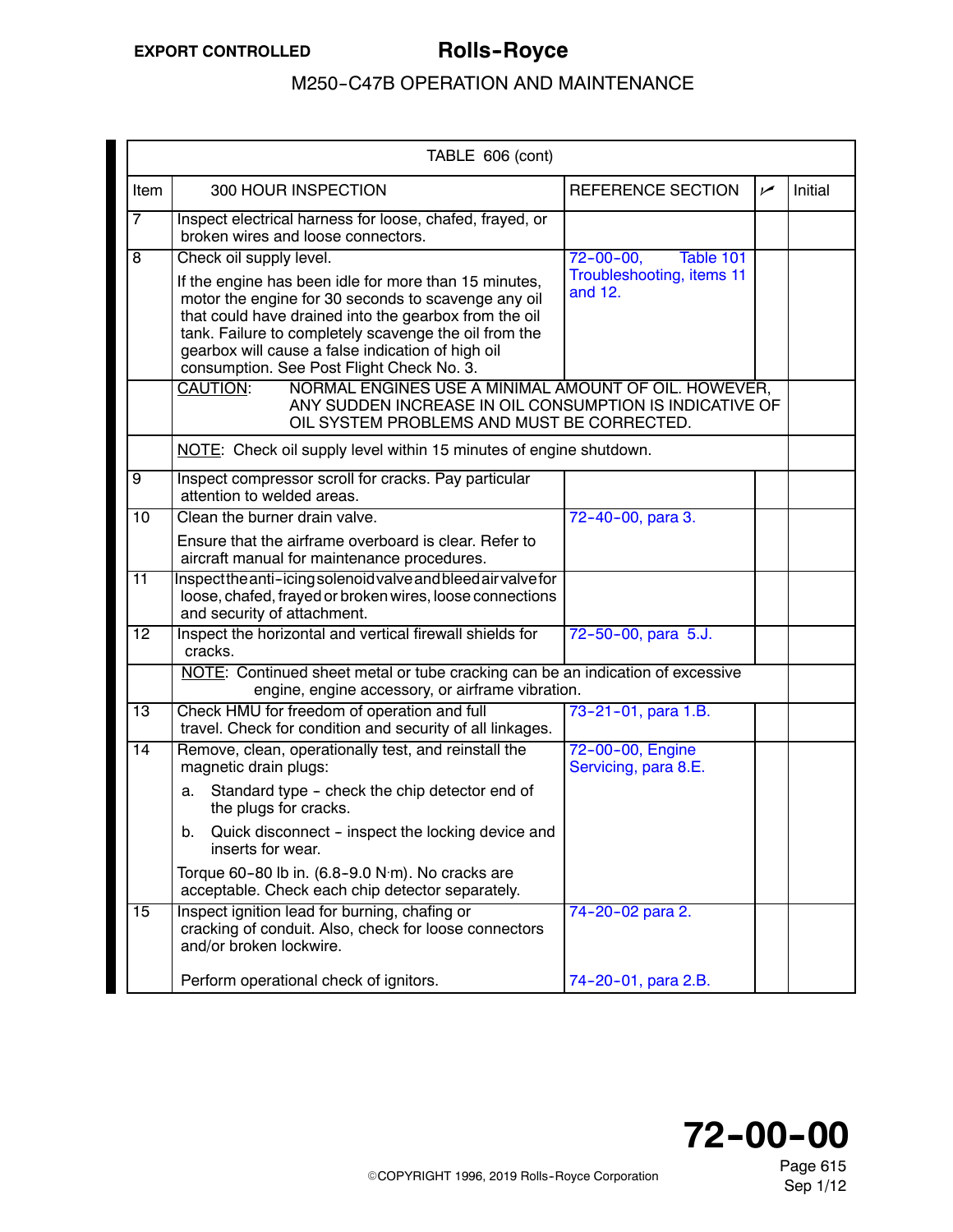|      | TABLE 606 (cont)                                                                                                                                                                                                                                                                                                     |                                                                                                          |     |         |
|------|----------------------------------------------------------------------------------------------------------------------------------------------------------------------------------------------------------------------------------------------------------------------------------------------------------------------|----------------------------------------------------------------------------------------------------------|-----|---------|
| Item | 300 HOUR INSPECTION                                                                                                                                                                                                                                                                                                  | REFERENCE SECTION                                                                                        | سما | Initial |
| 16   | Remove, inspect, clean and reinstall the oil filter.<br>If excessive carbon is found in the filter, inspect the<br>scavenge and pressure oil system. Refer to 72-50-00<br>para 5.E., 5.F., 5.G., 5.H., 6.A., and 6.B.                                                                                                | 72-60-00.para 1.C.                                                                                       |     |         |
| 17   | Measure and record power turbine support pressure oil<br>nozzle flow from scavenge oil strut. Record and retain<br>flow record.<br>While motoring $N_1$ to 16-18% the minimum flow                                                                                                                                   | 72-50-00, para 5.E.                                                                                      |     |         |
|      | is 90cc in 15 seconds.                                                                                                                                                                                                                                                                                               |                                                                                                          |     |         |
|      | Flow<br>Compare with previous flow. Any large deviation could<br>indicate carbon buildup.                                                                                                                                                                                                                            |                                                                                                          |     |         |
|      | NOTE: Refer to M250-C47 series CSL-6038, Recommended Sequence,<br>Engine Oil Change for additional instructions.                                                                                                                                                                                                     |                                                                                                          |     |         |
| 18   | <b>HMU Shutdown Function.</b><br>Record must indicate that shutdown per referenced<br>section has been performed at least once each 300<br>hours.                                                                                                                                                                    | 72-00-00, para. 7.L,<br>Normal Shutdown -<br><b>AUTO MODE or para.</b><br>8.N, Shutdown, MANUAL<br>MODE. |     |         |
| 19   | FADEC FAIL, MANUAL MODE Cockpit Lamp<br>Test.<br>Record must indicate that a cockpit check per<br>referenced section has been performed at least once<br>each 300 hours.                                                                                                                                             | 73-25-01, para. 4.<br><b>FADEC MAINTENANCE</b><br><b>PRACTICES-Cockpit</b><br>Lamp Test.                 |     |         |
| 20   | MGT indicating system check.<br>During ground run with engine at 100% $N_2$<br>Monitor MGT using (MT) Maintenance Terminal<br>Software, analog parameter page. Compare MT value<br>with aircraft MGT gage. Must agree within 5°C (41°F).<br>If not within limits, use thermocouple simulator to<br>identify problem. | 72-00-00, para<br>7.C.<br>72-00-00, para 3. E.<br>73-25-01, para 3.                                      |     |         |
| 21   | Torque indicating system check<br>During ground run with engine at 100% $N_2$ , monitor<br>torque (Q) using MT software analog parameter page.<br>Compare MT value with aircraft torque gage. Must<br>agree within 2 psi (13.78 kPa). If not in limits, use<br>pressure tester to identify problem.                  | 72-00-00, para<br>7.C.<br>73-25-01, para 3.                                                              |     |         |
| 22   | FADEC Fault and Maintenance system check.<br>FADEC must be free of all faults and maintenance<br>actions.                                                                                                                                                                                                            | 73-25-01, para 2.                                                                                        |     |         |
| 23   | Clean power turbine support scavenge oil strut.                                                                                                                                                                                                                                                                      | 72-50-00, para 5.F.                                                                                      |     |         |
| 24   | Clean external sump.                                                                                                                                                                                                                                                                                                 | 72-50-00, para 5.F.                                                                                      |     |         |
| 25   | Clean No. 1 bearing oil pressure reducer.                                                                                                                                                                                                                                                                            | 72-30-00, para 2.A. (1)                                                                                  |     |         |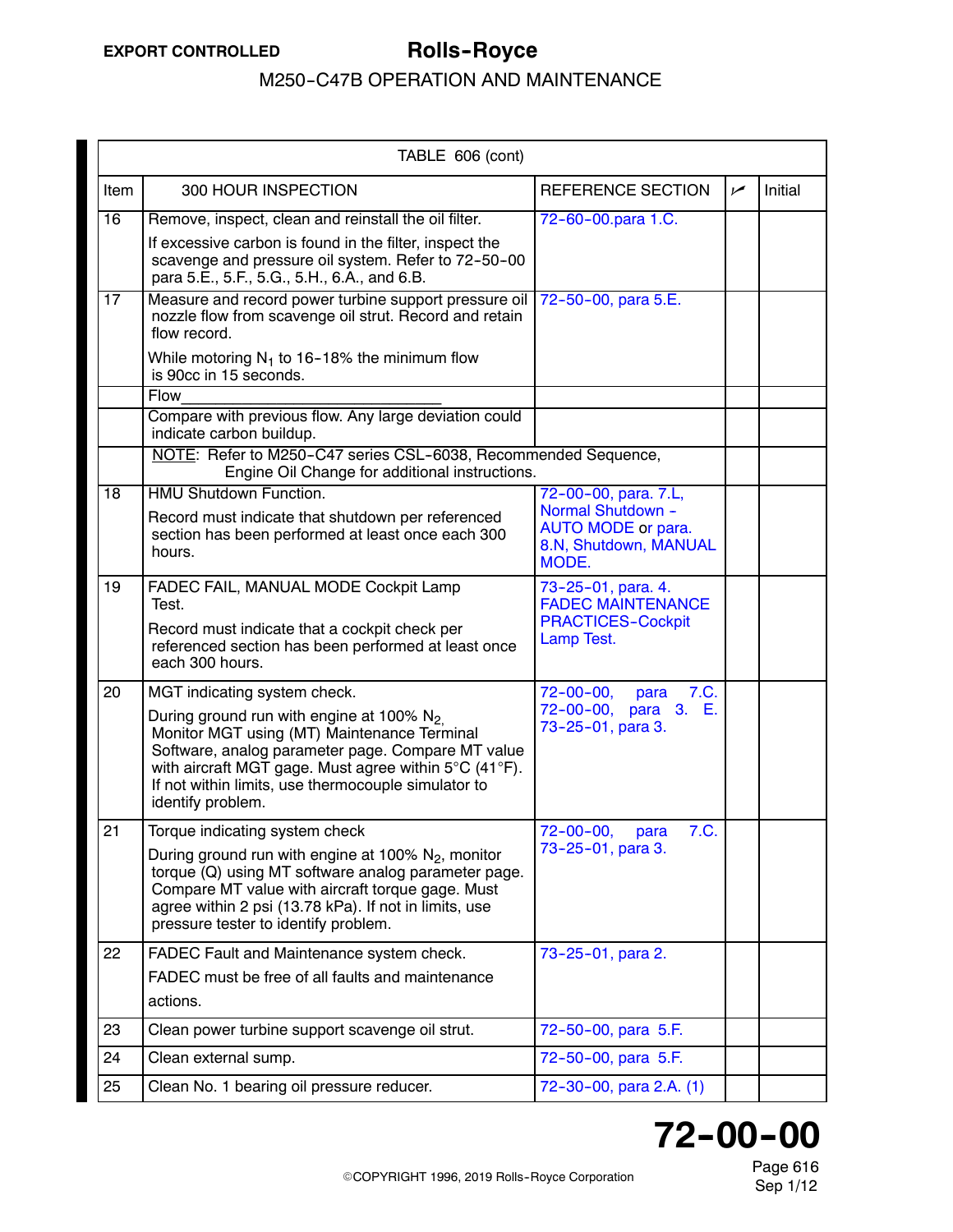<span id="page-10-0"></span>

| TABLE 606 (cont) |                                                                                                                                                                                                                                                                                                                                                                                                                                           |                                                          |     |         |  |
|------------------|-------------------------------------------------------------------------------------------------------------------------------------------------------------------------------------------------------------------------------------------------------------------------------------------------------------------------------------------------------------------------------------------------------------------------------------------|----------------------------------------------------------|-----|---------|--|
| Item             | 300 HOUR INSPECTION                                                                                                                                                                                                                                                                                                                                                                                                                       | <b>REFERENCE SECTION</b>                                 | مما | Initial |  |
| 26               | Clean pressure oil fitting screen assembly.                                                                                                                                                                                                                                                                                                                                                                                               | 72-50-00, para 5.F.                                      |     |         |  |
|                  | EXTREME CARE MUST BE EXERCISED TO PREVENT TWISTING<br>CAUTION:<br>OF OIL NOZZLE DURING REMOVAL. DO NOT ATTEMPT TO<br>STRAIGHTEN OR REUSE IF TWISTED.                                                                                                                                                                                                                                                                                      |                                                          |     |         |  |
| 27               | Clean power turbine pressure oil nozzle.                                                                                                                                                                                                                                                                                                                                                                                                  | 72-50-00, para 5.F.                                      |     |         |  |
| 28               | Remove and disassemble fuel nozzle. Clean and inspect<br>fuel nozzle filter assembly. Assemble and install fuel<br>nozzle.                                                                                                                                                                                                                                                                                                                | $73 - 10 - 03$                                           |     |         |  |
| 29               | Remove, inspect, and reinstall the turbine pressure oil<br>check valve.                                                                                                                                                                                                                                                                                                                                                                   | 72-60-00, para 2.l.                                      |     |         |  |
|                  | NOTE:<br>Check Valve P/N 23074872 and subsequent part numbers are not applicable<br>to this inspection (these valves are considered "ON CONDITION").                                                                                                                                                                                                                                                                                      |                                                          |     |         |  |
| 30               | Inspect the rear engine mount for security and<br>excessive bearing wear.                                                                                                                                                                                                                                                                                                                                                                 | 72-00-00, para 1.A., (3)<br>Engine-Inspection/<br>Check. |     |         |  |
| 31               | Drain the oil system and refill.<br>Oil changed at:<br>300 hours:<br>600 hours:                                                                                                                                                                                                                                                                                                                                                           | 72-00-00, para 8.D.,<br><b>Engine Servicing.</b>         |     |         |  |
|                  | Maximum interval between oil changes is 300 hours or<br>6 months, whichever occurs first. This limit can be<br>extended to 600 hours or 12 calendar months,<br>whichever occurs first, if an approved high thermal<br>stability oil (Third Generation) is used.                                                                                                                                                                           |                                                          |     |         |  |
| 32               | On power and accessory gearbox cover, check the<br>applied torque on all turbine and exhaust collector<br>support-to-gearbox retaining nuts.                                                                                                                                                                                                                                                                                              | 72-50-00, para 1.B.                                      |     |         |  |
|                  | Torque must be 120-150 lb in. (14-17 N·m).                                                                                                                                                                                                                                                                                                                                                                                                |                                                          |     |         |  |
| 33               | Record component changes, inspections, and<br>compliance with technical instructions as required.<br>Report engine difficulties to Rolls-Royce and/or AMC on<br>a Field Service Report (FSR) submitted on<br>FAST @ <https: fast.aeromanager-online.com=""><br/>as required.</https:>                                                                                                                                                     |                                                          |     |         |  |
| 34               | Inspect the thermocouple assembly (TOT/MGT).                                                                                                                                                                                                                                                                                                                                                                                              | 77-20-01, para 2.B.                                      |     |         |  |
| 35               | Visually inspect the outer combustion case (OCC) (sheet<br>metal and weld seams) for cracks. Pay careful attention<br>to the weld seams in the area of the igniter plugs, dummy<br>plug, drain valves, fuel nozzle bosses, armpit braze<br>patch and adjacent areas. Use a bright light and mirror as<br>necessary. The OCC does not have to be removed. Per-<br>form a Leak Tec check for an installed OCC and FPI for<br>a removed OCC. | 72-40-00, Para 2.B.(1),<br>$(2)$ , $(3)$ and $(4)$       |     |         |  |



Page 617 Sep 1/18